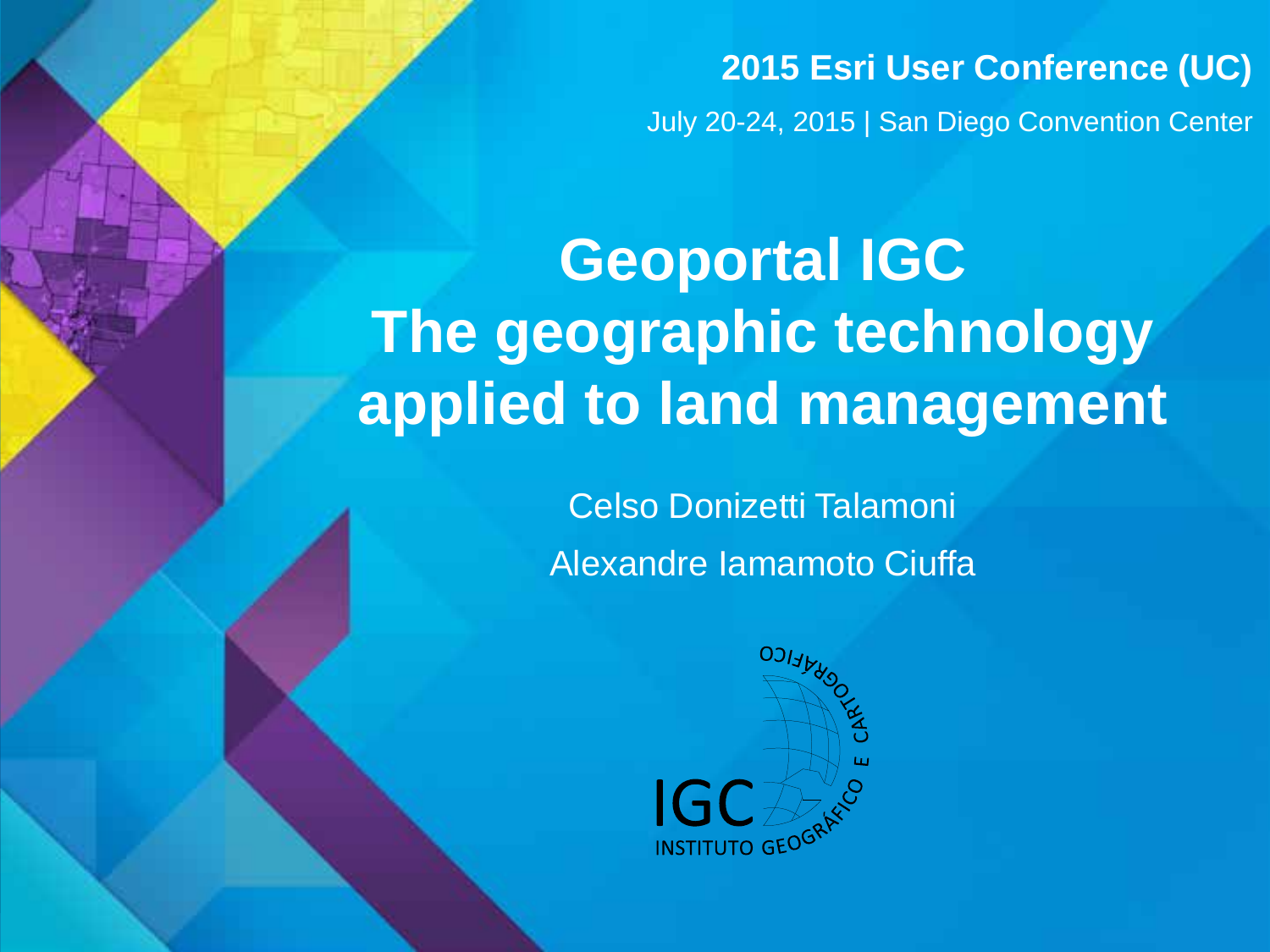

# **IGC – São Paulo Geographic and Cartographic Institute**

- **Founded in 1886 as the Geographic and Geologic Commission**
- **Responsible for cartographic base data, thematic mapping and municipal boundaries**
- **Cartographic collection composed by:**
	- **XIX century-old state maps**
	- **Vertical and oblique imagery from 1939, 1954, 1962 and 1972**
	- **Topographic maps at 1:10.000 scale made from 1978 until 2006**





*State map from 1891 Oblique image from São Paulo taken in 1939*

*10:000 scale topographic map*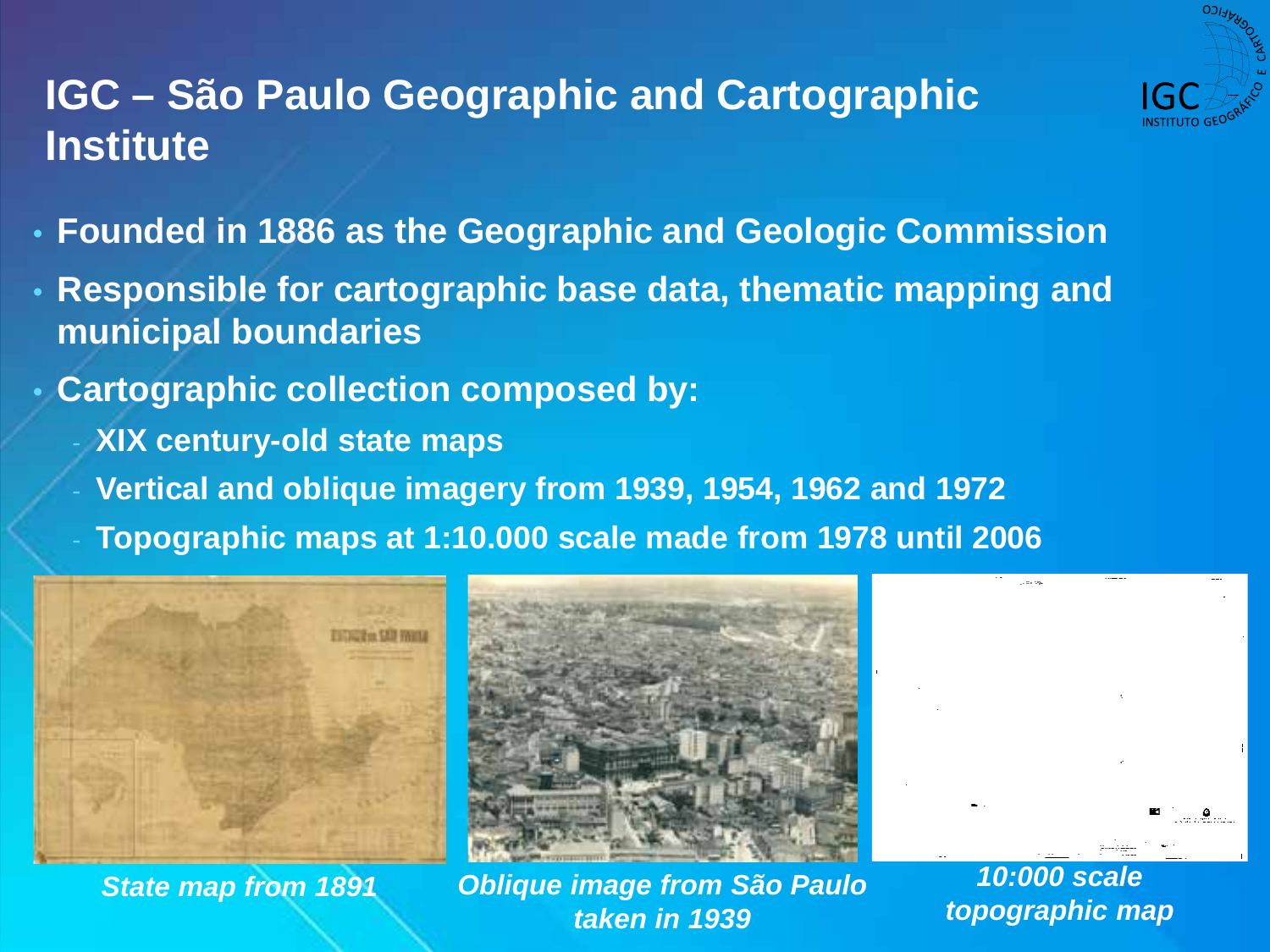

# **IGC work area – São Paulo state (Brazil)**



• **Area: 248,600 km² (3% of Brazil) (slightly larger than the UK)**

• **Population 2014: 42,673,386 (21% of Brazil)** 

• **GDP 2012: US\$690 billion (31% of Brazil)**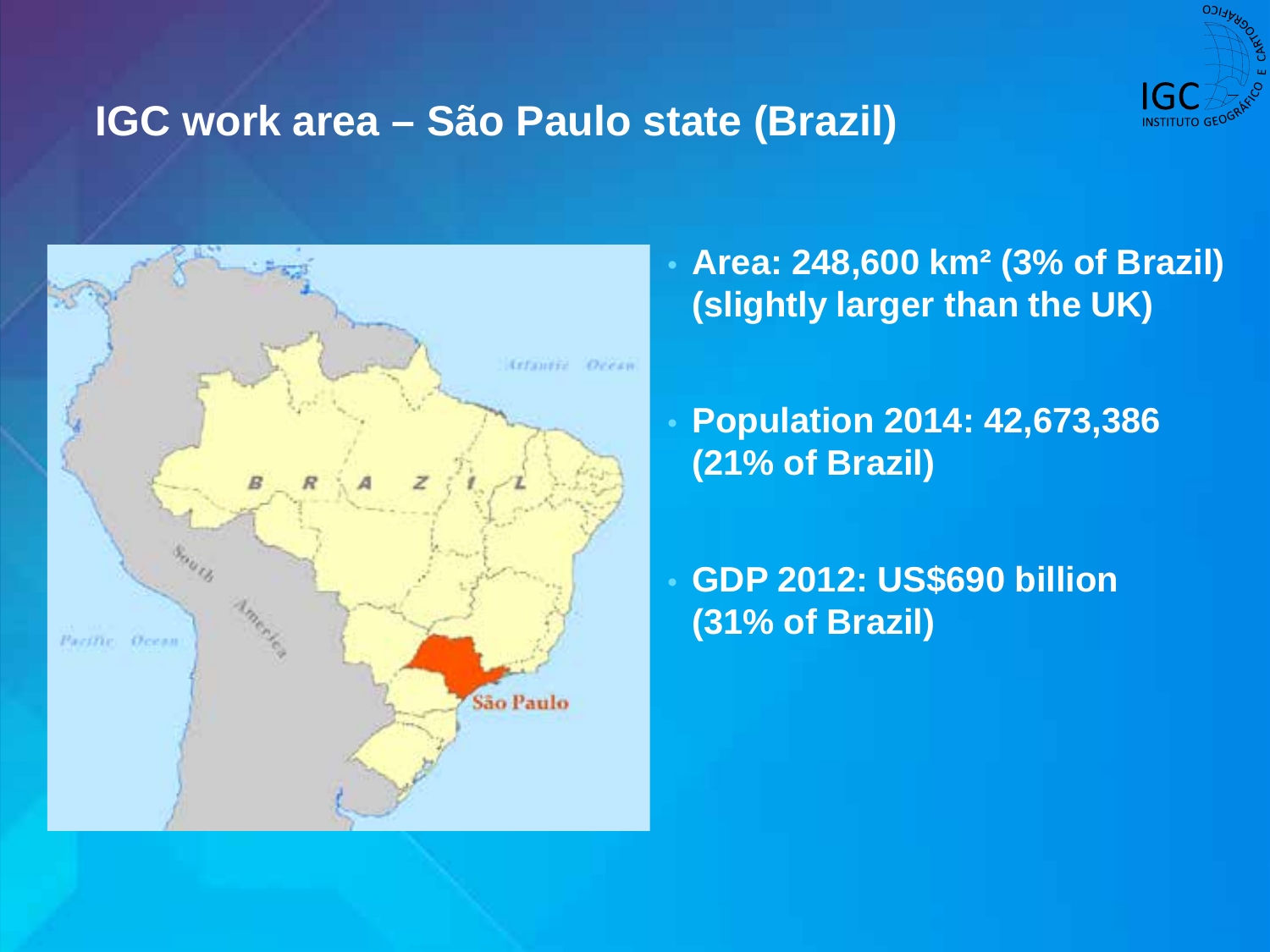# **Current mapping project at 1:25.000 scale**



- **Started in 2010**
- **More than US\$10 million invested until 2015**
- **Divided into stages:**
	- **I. High resolution aerial imagery collection**
	- **II. Geospatial data generation (hydrography, DTM, orthoimagery RGB and Infrared)**
	- **III. New topographic maps**



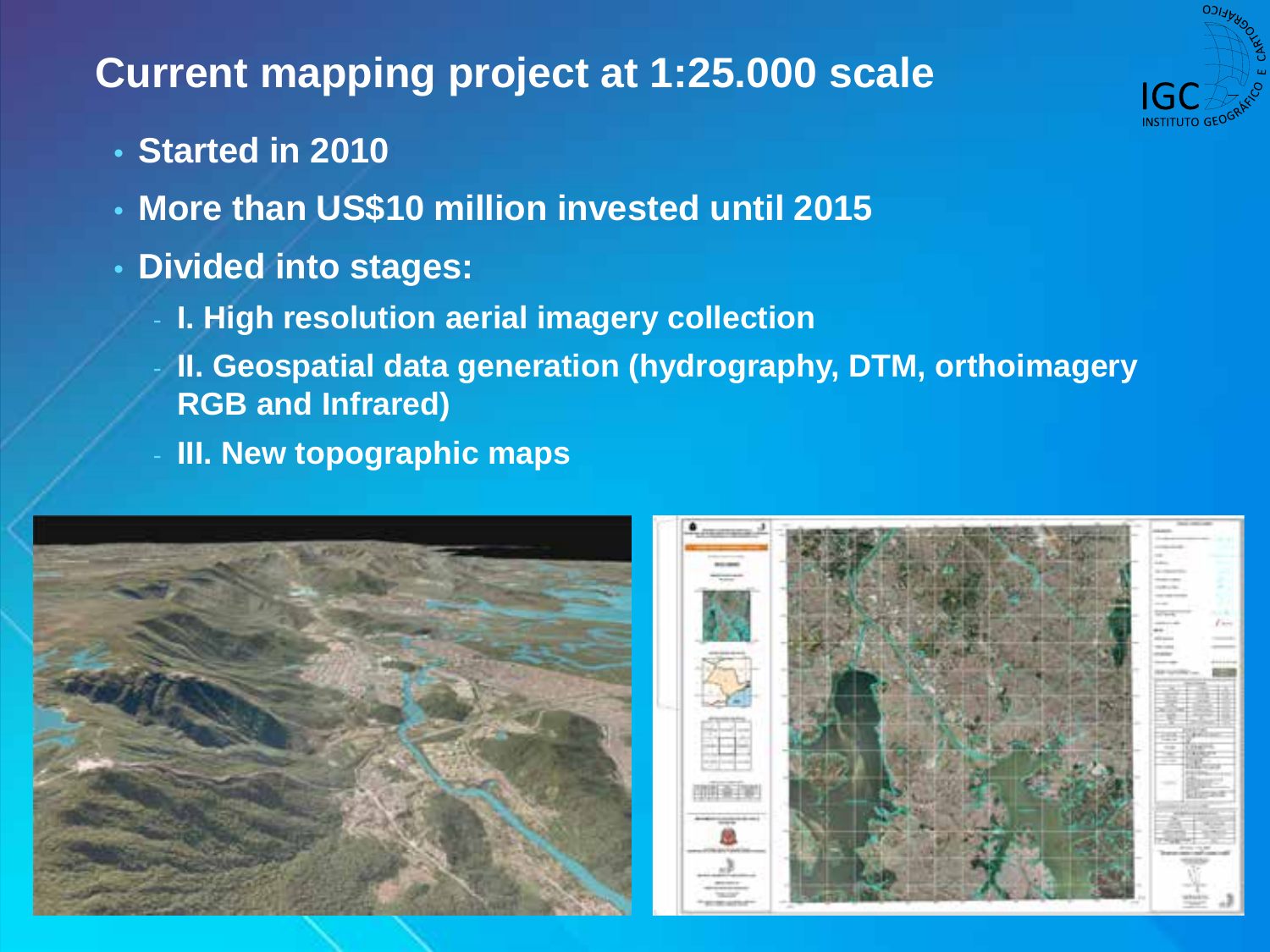

# **Investments in new equipment**



#### *GNSS/RTK receiver*





*Planetary scanner Photogrammetric workstation*



*Drones*



*Absolute gravimeter*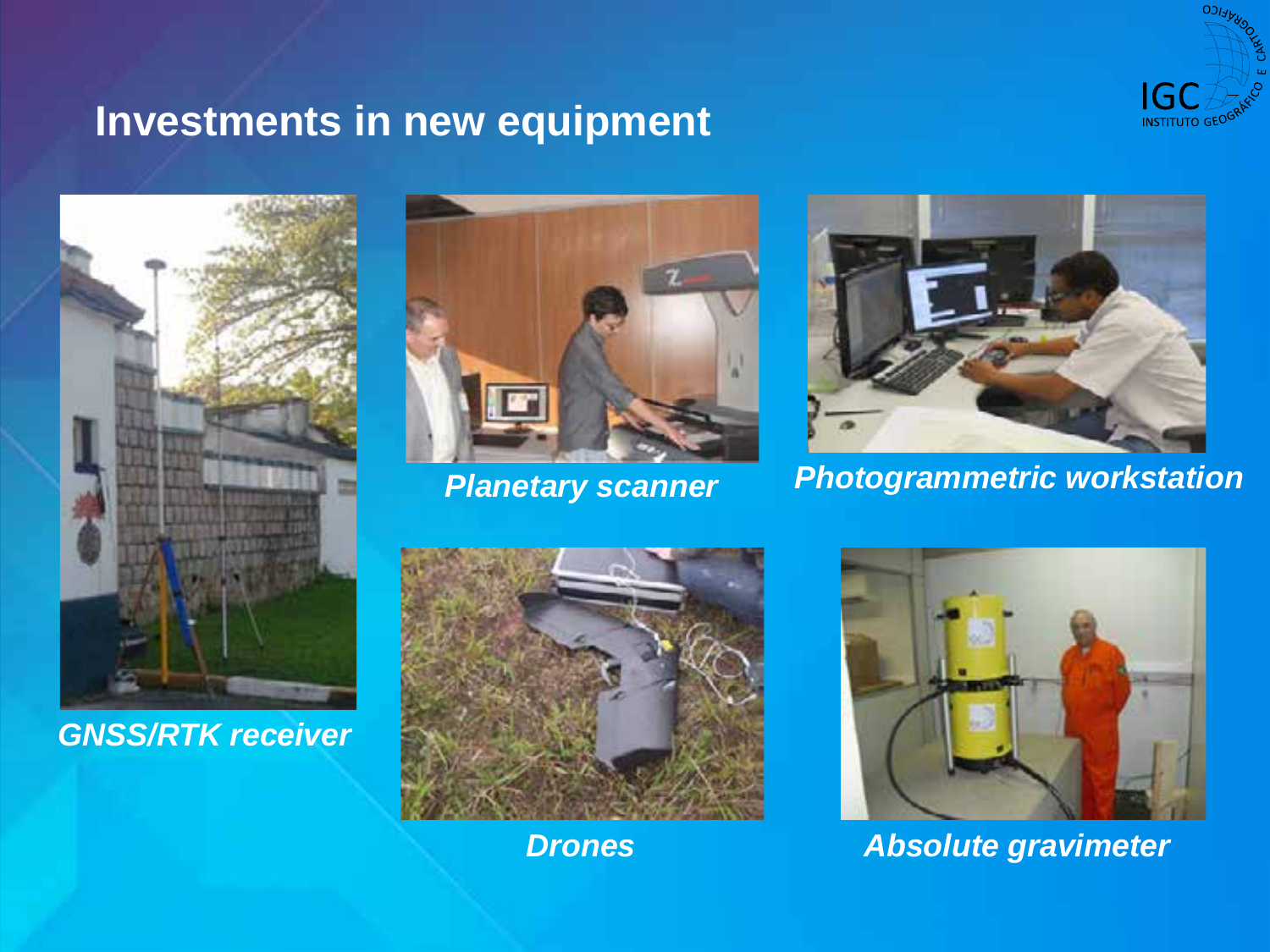#### **IGC Geoportal (www.igc.sp.gov.br/geoportal)**



- **ArcGIS for Desktop for data validation and publishing**
- **ArcGIS for Server for deploying data internally and externally**
	- **Dynamic map services**
	- **Cached image services**
- **Oracle Spatial with up to 150TB of storage capacity**

• **OGC standards compliance (WMS, WFS services)**





*Geoportal home screen*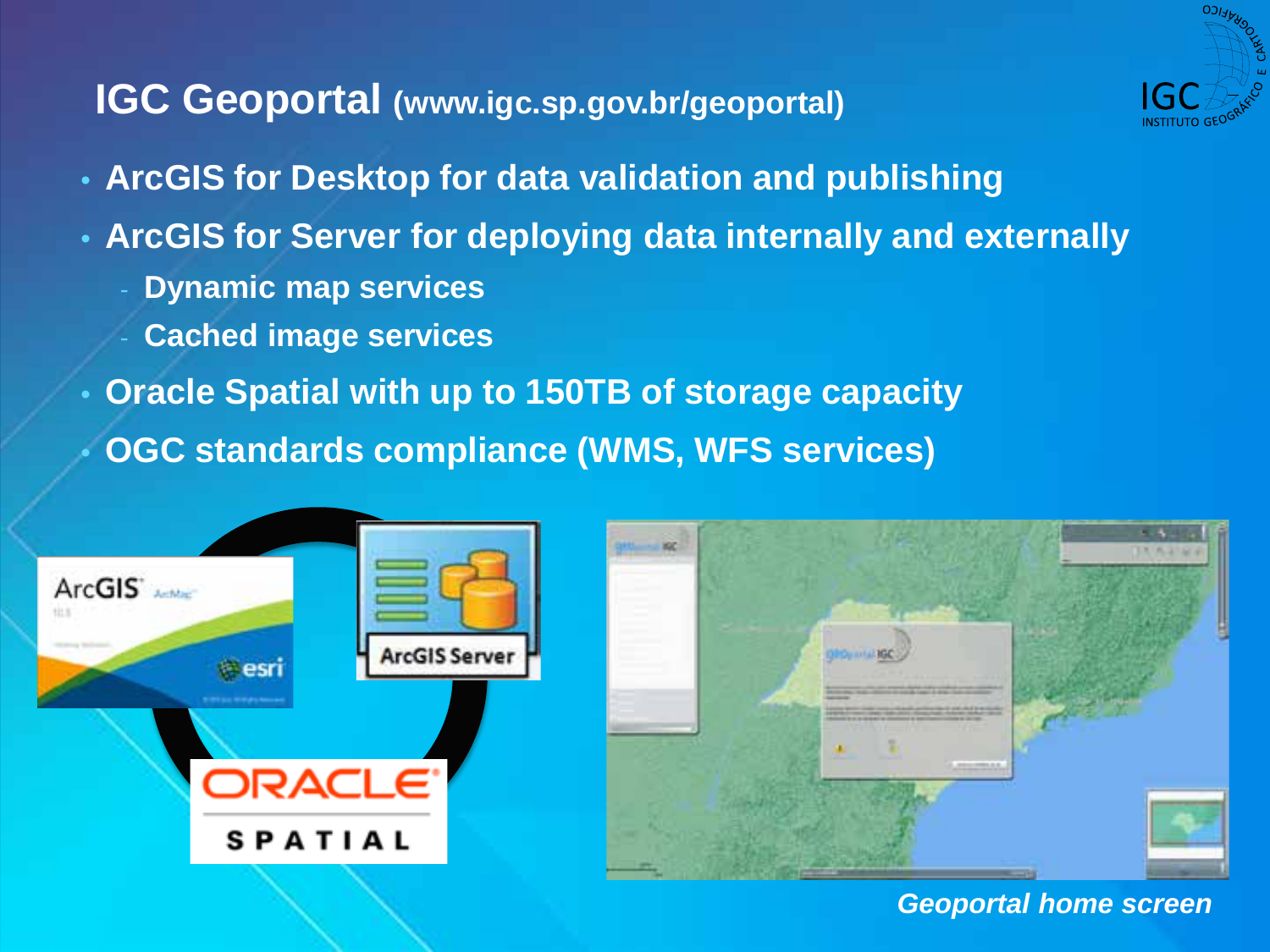# **IGC Geoportal – Available content**

- **Mosaics of scanned topographic maps and orthoimagery**
- **Georeferenced historic maps**
- **Vector data comprising hydrographic, relief and road features**

*Orthoimagery and hydrography High resolution orthoimagery Topographic map from 1930*



*10:000 topographic maps mosaic Vertical imagery from 1954*

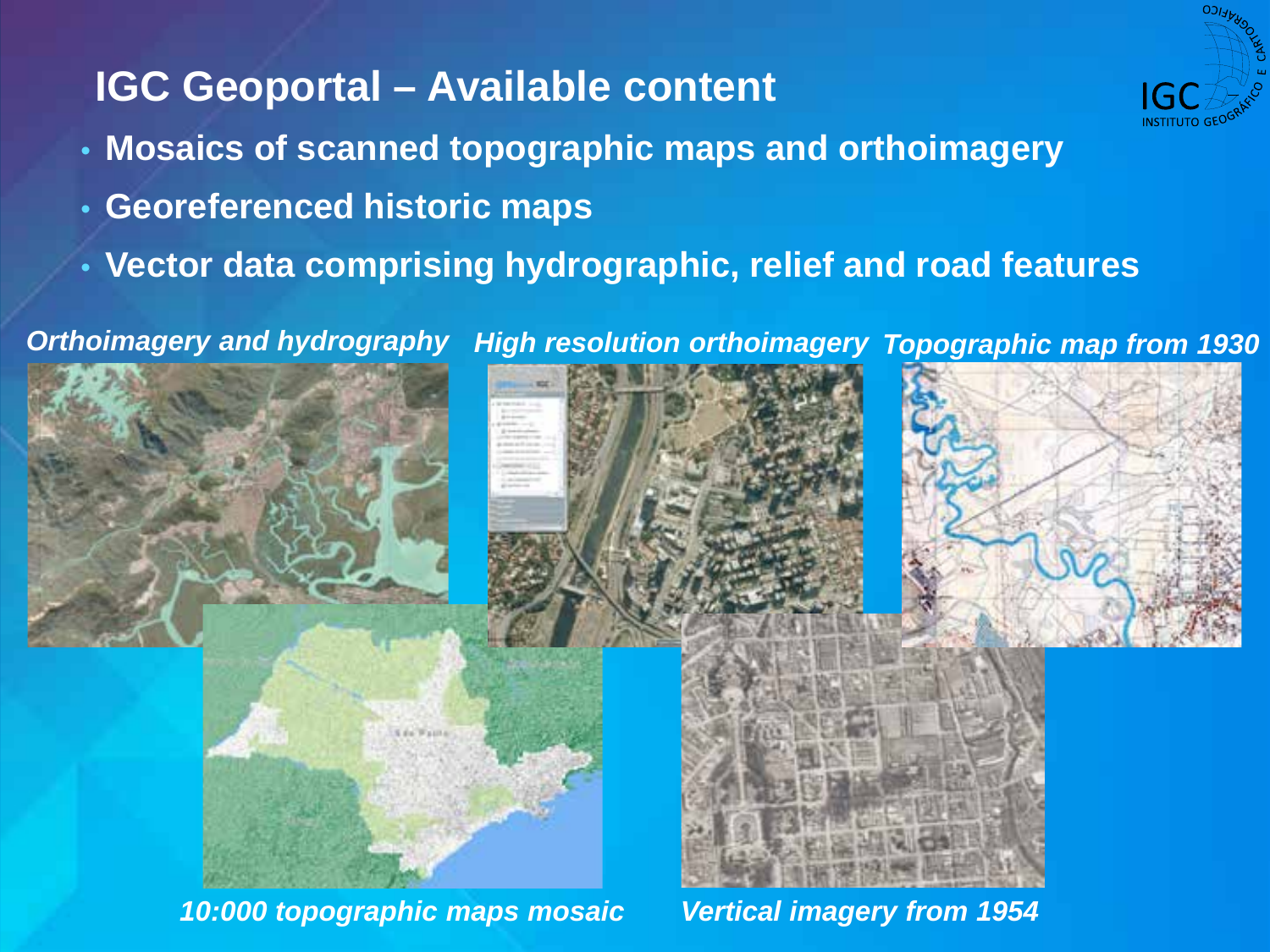# **IGC Geoportal – Access statistics**



- **Almost 3,000 users/month and 220 users/weekday as of June 2015**
- **Approx. 55,000 sessions and 20,000 users since the Geoportal release on November 2013**



*Graph of monthly users since Geoportal release (by Google Analytics)*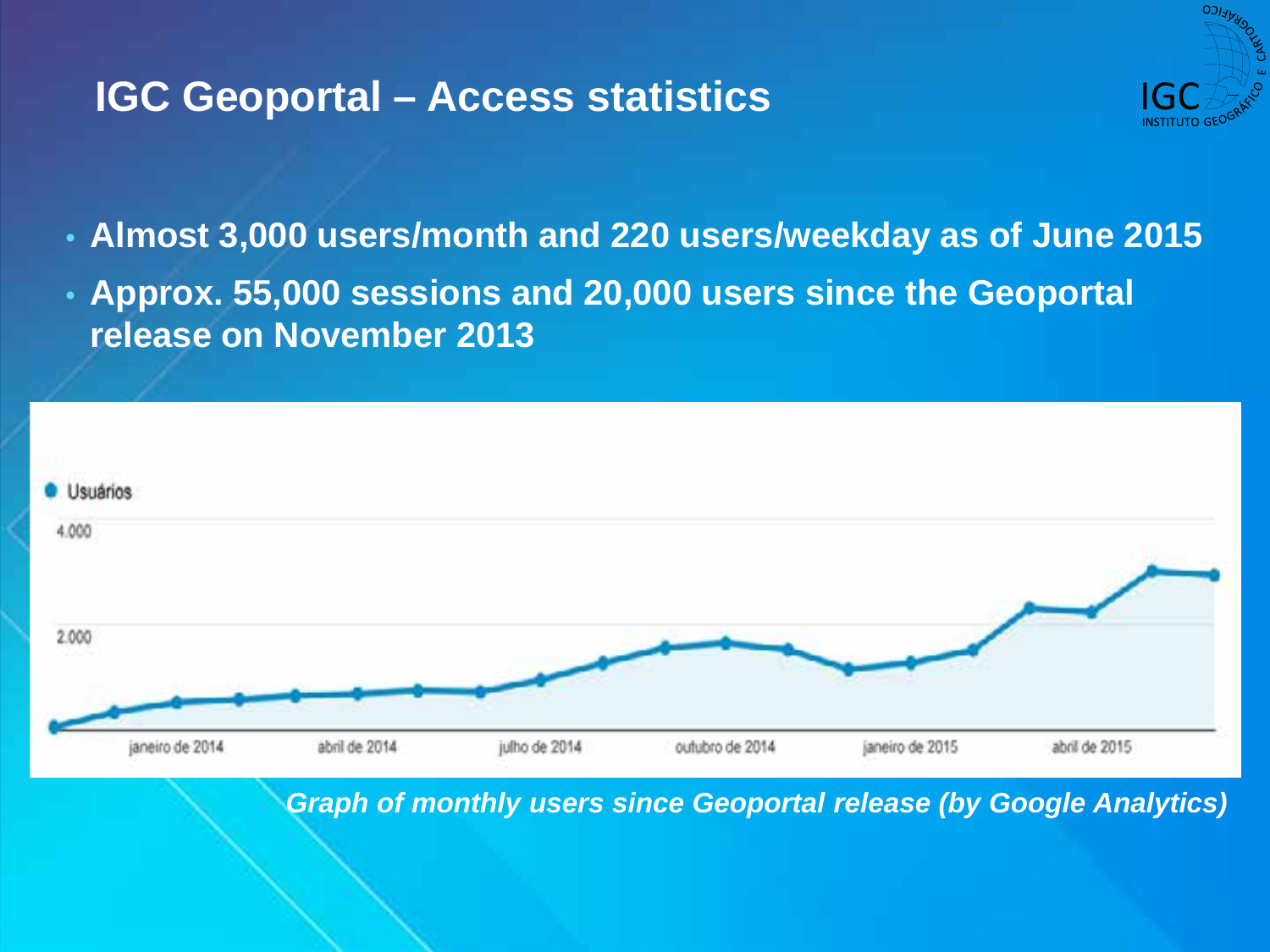### **Goals reached**



- **Standardization of cartographic data for Brazilian National SDI compliance**
- **Easy and open online access to spatial data**
- **Interoperability with other state agencies through web services**
- **Improvement in internal work processes**
- **Faster responses to citizens and companies requests on boundaries location reports and water courses delineation**

| 0006137/2010033920233920                                                                                                                                                                                                       | SCIE Faature Dation        |
|--------------------------------------------------------------------------------------------------------------------------------------------------------------------------------------------------------------------------------|----------------------------|
| 49-14039-1-120-2012 120-2012 120-2012                                                                                                                                                                                          | SER Festura Datase         |
| IN GEORGETAL EFORGETAL 25000 ET.                                                                                                                                                                                               | <b>IES Tasture Detero</b>  |
| THE DISPOSE AND RELEASED FOR THE STATE OF A STATE OF A STATE OF A STATE OF A STATE OF A STATE OF A STATE OF A STATE OF A STATE OF A STATE OF A STATE OF A STATE OF A STATE OF A STATE OF A STATE OF A STATE OF A STATE OF A ST | <b>SDI Fasture Dateur</b>  |
| THRECROFINAL GEORGET NUMBER 17                                                                                                                                                                                                 | SEX Feature Datase         |
| INVESTIGATIVE ASSESSMENT ASSESSMENTS.                                                                                                                                                                                          | <b>SCK Fortwic Distant</b> |
| BIGEORDE GIORDETAL2008CONFREE                                                                                                                                                                                                  | SSE Festure Dates          |
| <b>IS GEORGETAL GERAL</b>                                                                                                                                                                                                      | SEE Feature Entered        |
| HOROFORTAL AREA INTERFERIOR JUSTING                                                                                                                                                                                            | SCR Takes                  |
| SIGNORIALANIA INTERESADO, ATTACHIEL                                                                                                                                                                                            | SCR Ratchcorchiar C        |
| GEORGEN Despite Depar RA                                                                                                                                                                                                       | <b>SEE Table:</b>          |
| GOLDEN Deposit Programs                                                                                                                                                                                                        | <b>SCE Table</b>           |
| GEOPOFTAL Education wress Saude                                                                                                                                                                                                | side7.902                  |
| GEORGEAL E-BisabineViumean-as Sabili                                                                                                                                                                                           | SCIE Table                 |
| GOOD ALAS materials of A.Smide                                                                                                                                                                                                 | SOL Tekle -                |
| GEOPORTAL Indication(IP Municipies                                                                                                                                                                                             | SEE-Table                  |
| GEORGEAL Halladoxeth Outres                                                                                                                                                                                                    | SCK Takie                  |
| SECRETAL Investments Organ RA                                                                                                                                                                                                  | SER Table 1                |
| E GEORGEFAL PONTO VETTIRIA ATTACH                                                                                                                                                                                              | <b>SEX Takie</b>           |
| A GEORGETAL ROVED, VESTORIA, ATTACHER.                                                                                                                                                                                         | 109 Relationship Ct        |
| GROPORTAL FROKTO ESTRUTURINTE, ATTACH                                                                                                                                                                                          | SEE Table                  |
| ESGECPORTAL/PROSTO_ELTROTURANTE_ATTACHREC                                                                                                                                                                                      | SCR Rakatomakie Li         |
| <b>BOONNA TABLA CONTROLE</b>                                                                                                                                                                                                   | SDE Table                  |
|                                                                                                                                                                                                                                |                            |



*SDE Geodatabase Schema*

*Technical report layout built in ArcMap with synced data frames* *WMS services from other state agencies*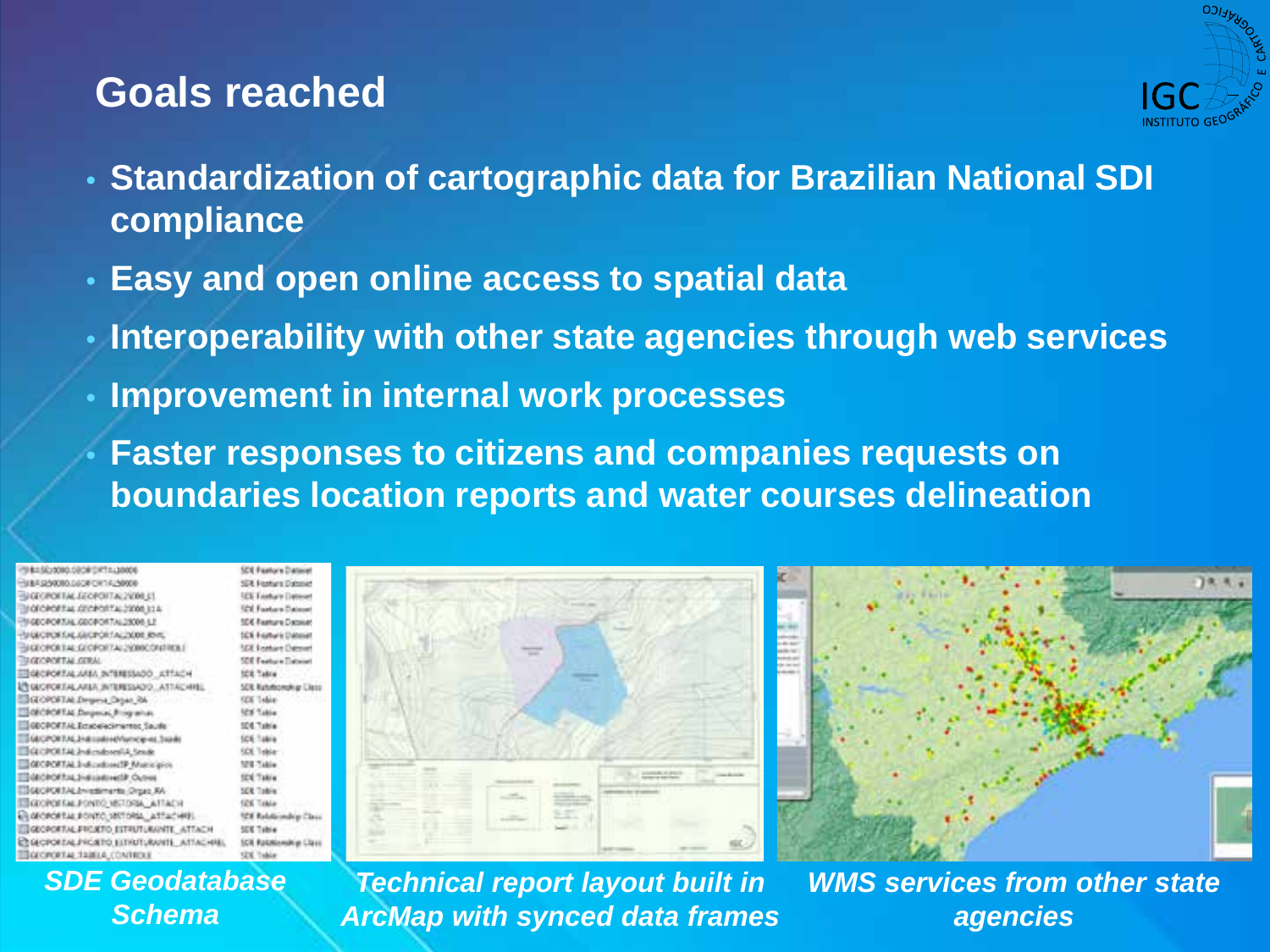

# **Next steps and challenges to be addressed**

- **Metadata server implementation**
- **Dashboard solutions to improve decision making for state officials**
- **Spatial Analysis tools for regular and specialized users**
- **State SDI consolidation with more agencies encouraged to make spatial data accessible**



*Operations dashboard by Esri*